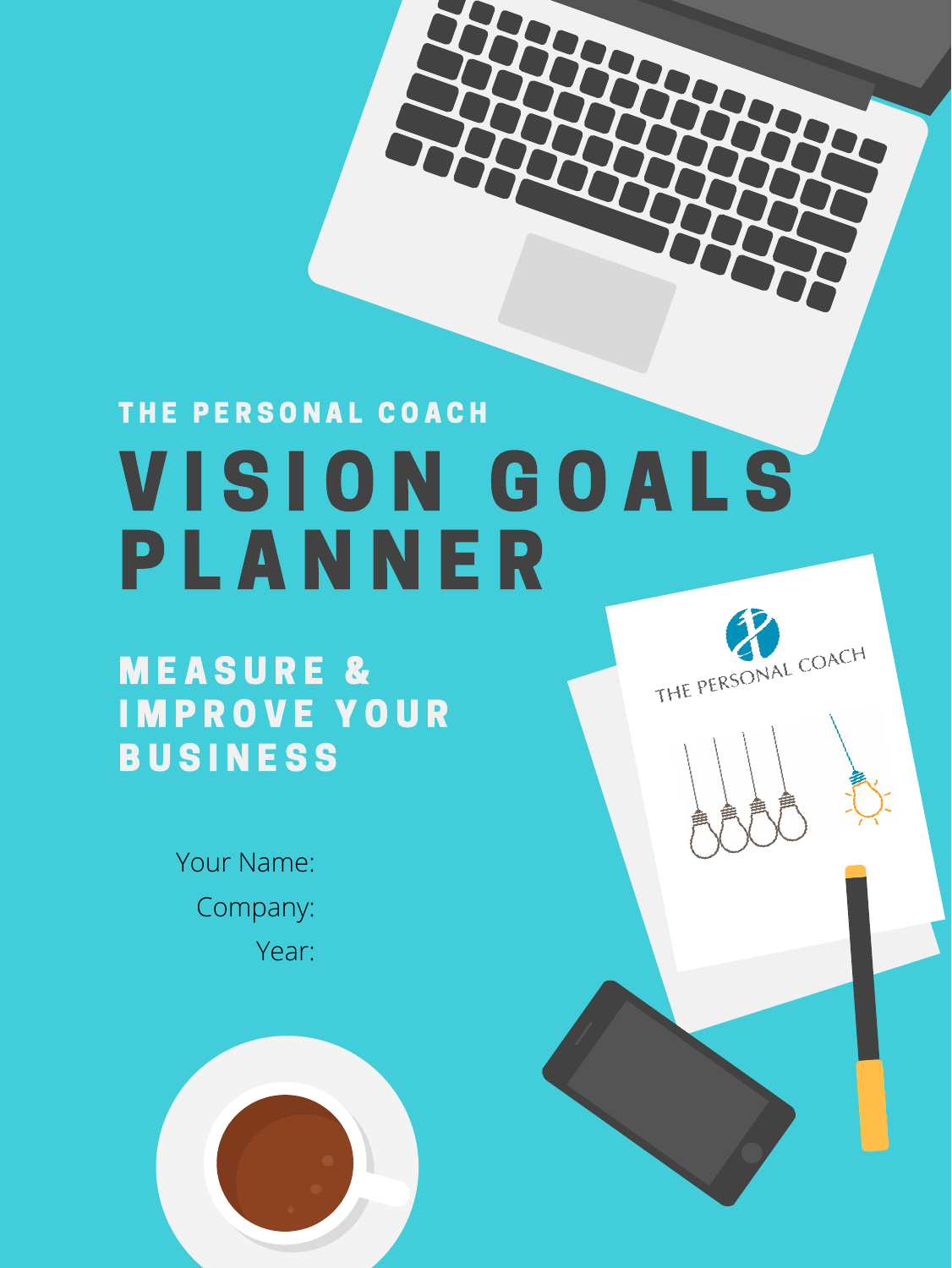#### **Step 1: Review Prior Year**

First, let's take a look back and review what worked and what didn't work. What were your accomplishments in the past year?

## **Vision Goals Planner**

1

© 2021 The Personal Coach

What were your business weak points? What do you know needs to improve?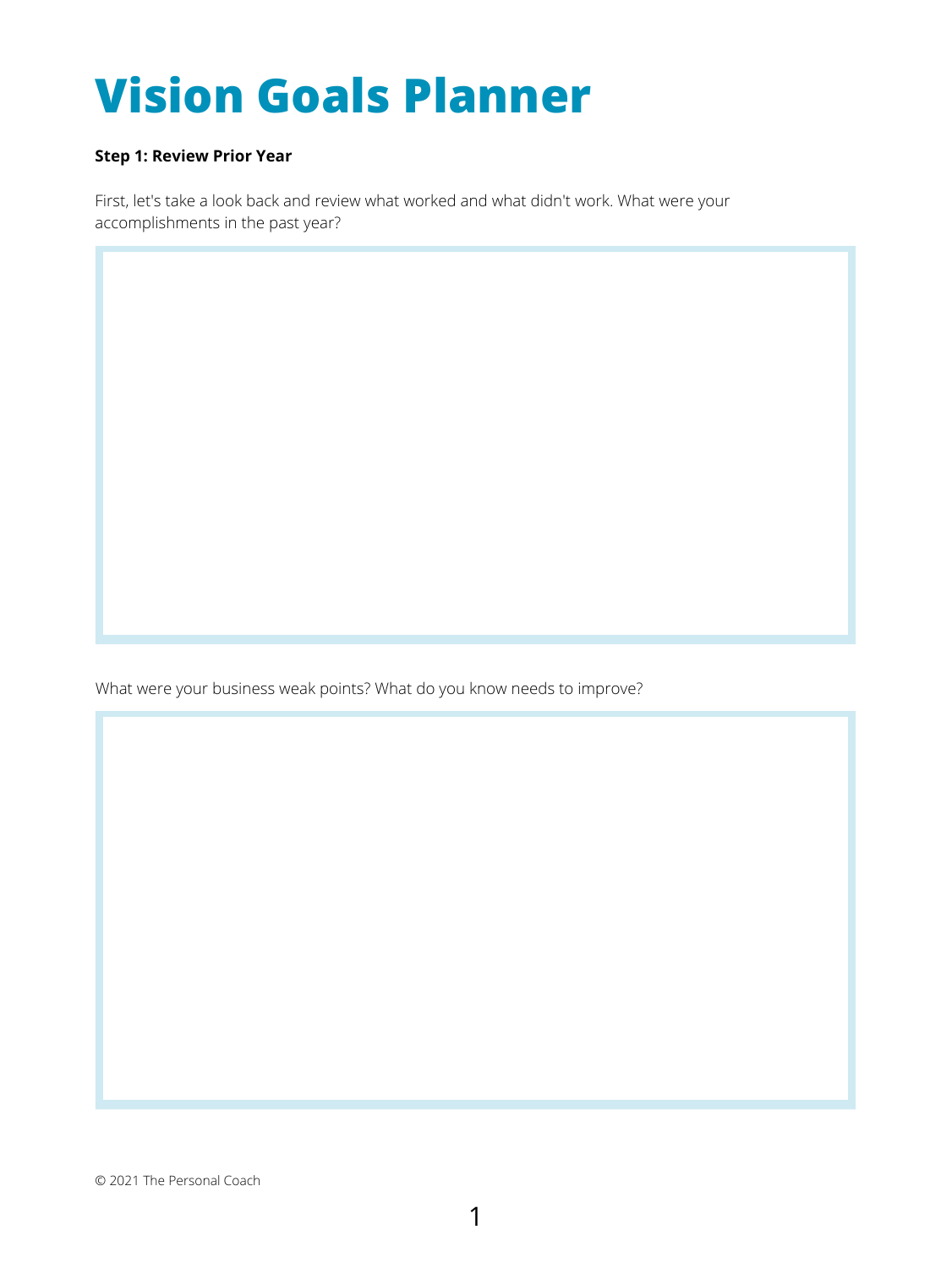What marketing worked for you last year?

© 2021 The Personal Coach

- Personal (health, relationships, spiritual, environment, fun, personal growth)
- Business (revenue, clients, office space, time off)

#### **Step 2: Set Vision and Objectives**

If we were meeting here 1 to 3 years from today, what has to have happened during that period for you to feel you have achieved your dream life? Think about your clients, how much time you are taking off, your team, your location, your health, your family and your revenue. Include the following if applicable: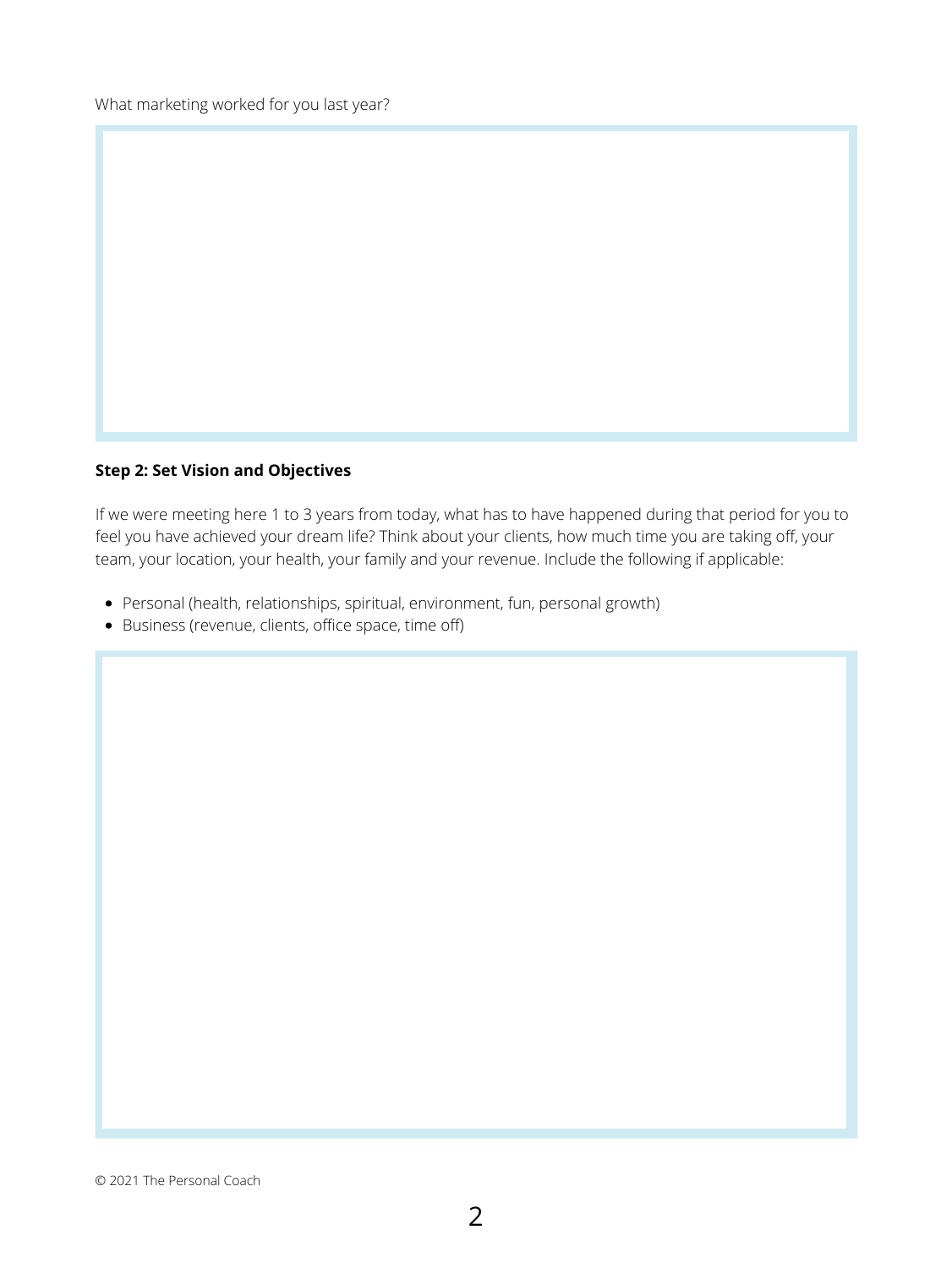- Our vision is to be the most innovative with our client experience.
- Our vision is to provide an exceptional client experience.
- Our vision is be the top financial advisory firm in our area.

Check out this video: Start with why -- how great [leaders](https://www.youtube.com/watch?v=u4ZoJKF_VuA) inspire action | Simon Sine[k](https://www.youtube.com/watch?v=u4ZoJKF_VuA)

#### **Purpose/Company Vision/Your "Why"**

What is the fundamental reason your business exists? Make it client-centered, externally focused, no goals or strategies

If clicking the text doesn't work, here is the link to copy and paste: https://www.youtube.com/watch?v=u4ZoJKF\_VuA

Examples:

© 2021 The Personal Coach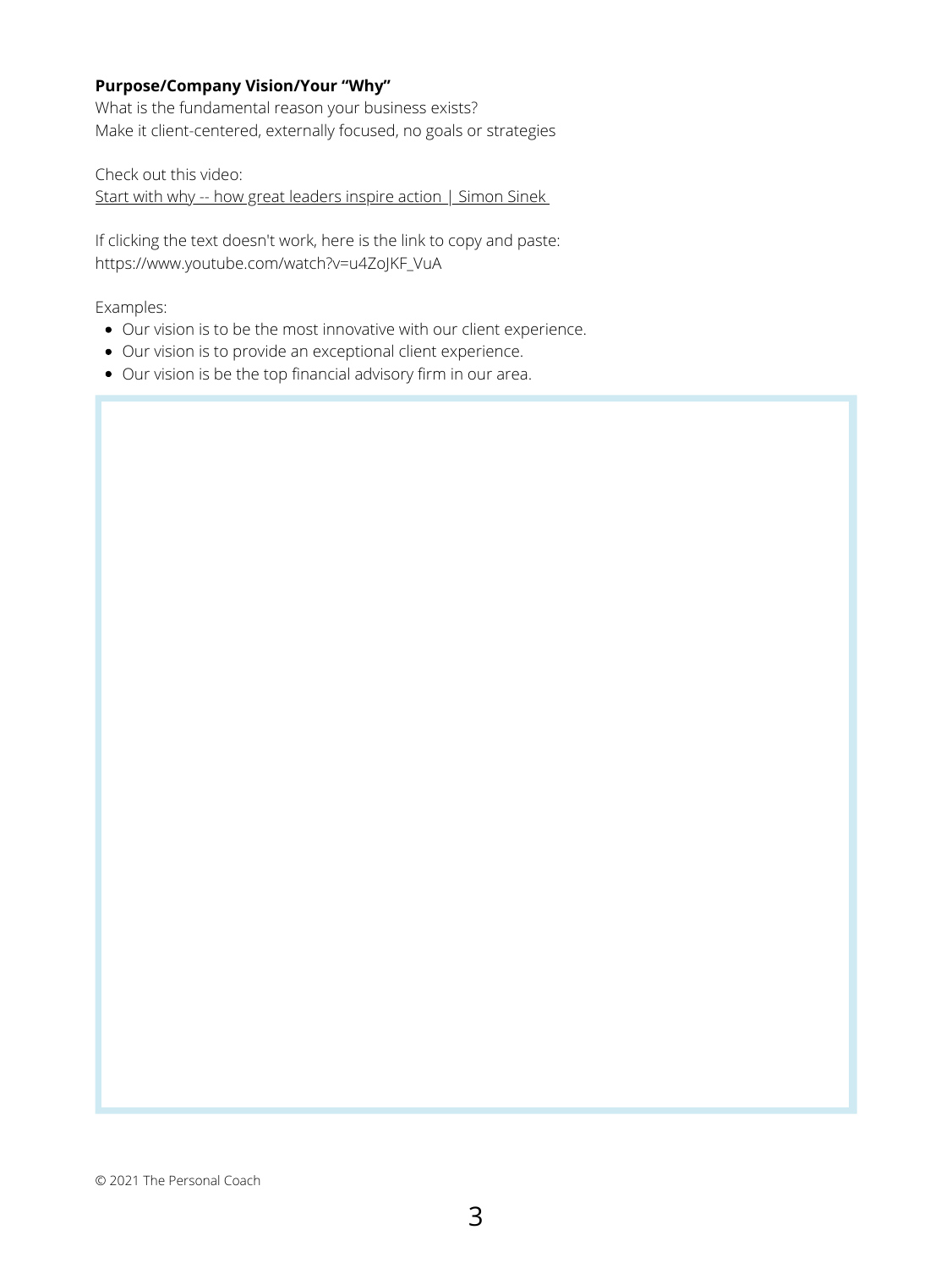What opportunities currently exist for you (create a numbered list)?

© 2021 The Personal Coach

How can you take advantage of these opportunities?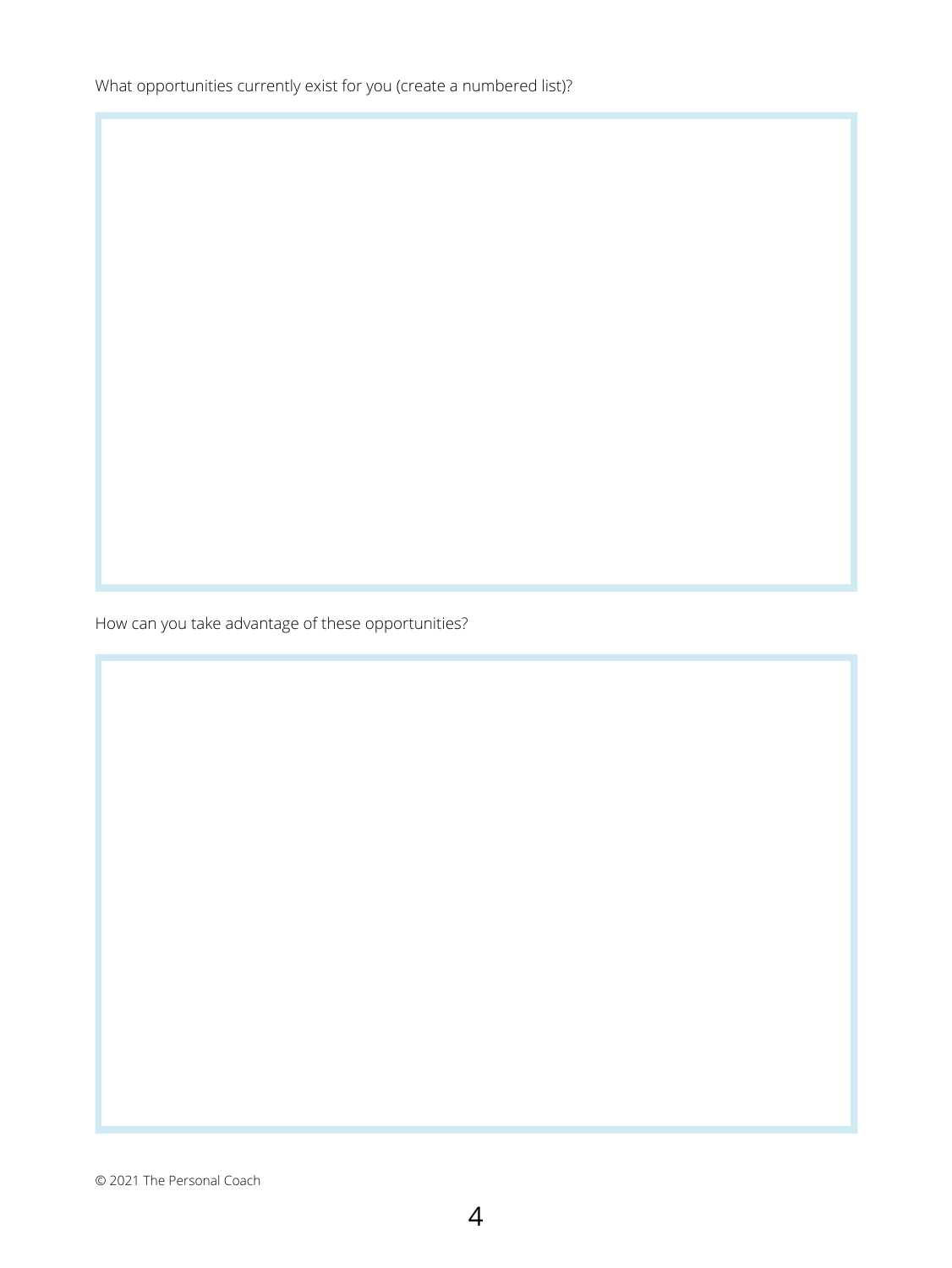What dangers or threats could stand in the way of your vision (create a numbered list)?

© 2021 The Personal Coach

How can you minimize these threats?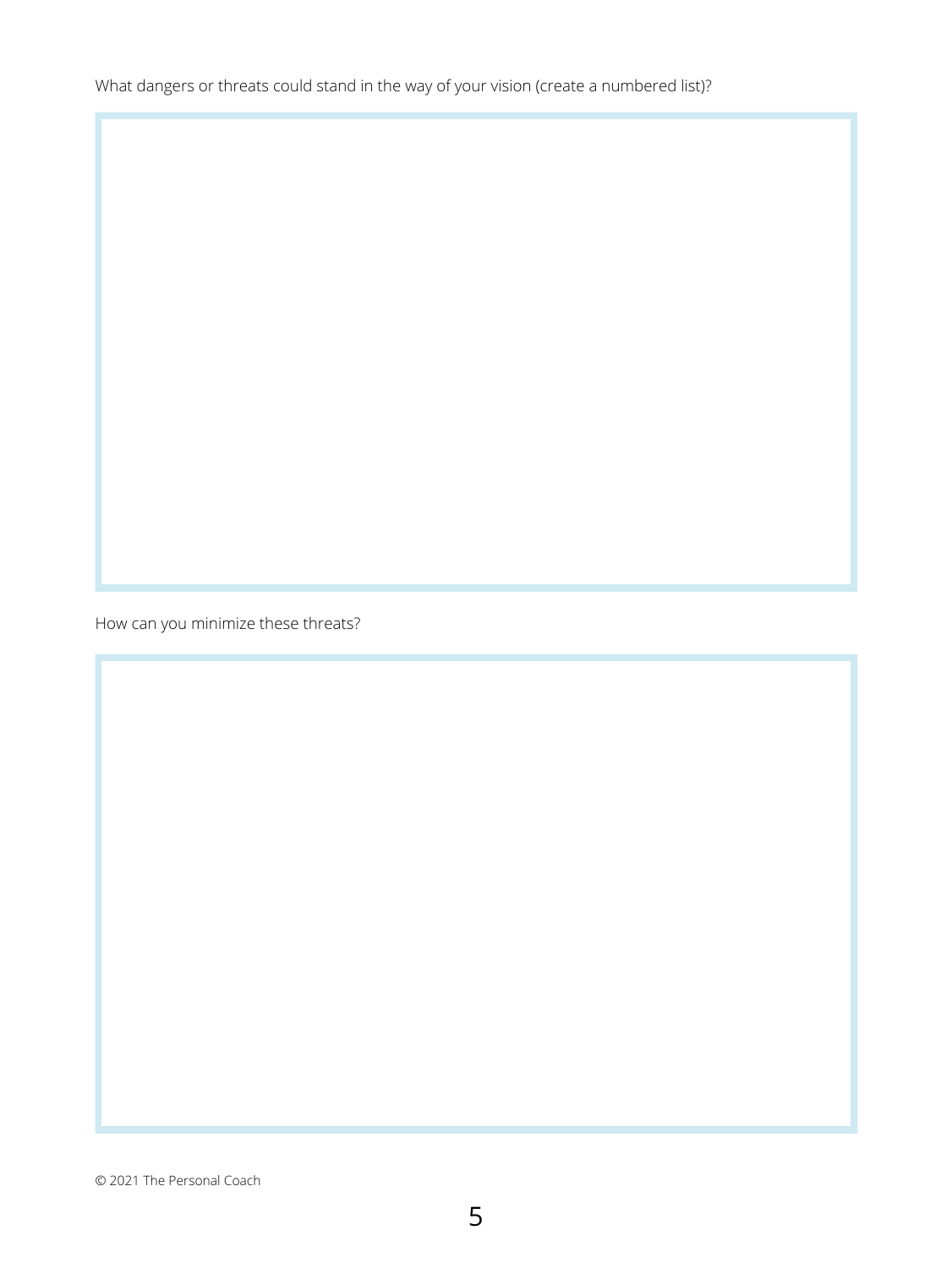What strategies can I implement to take advantage of these opportunities (create a numbered list)?

© 2021 The Personal Coach

What are my main strengths as an advisor?

How can I capitalize on my strengths?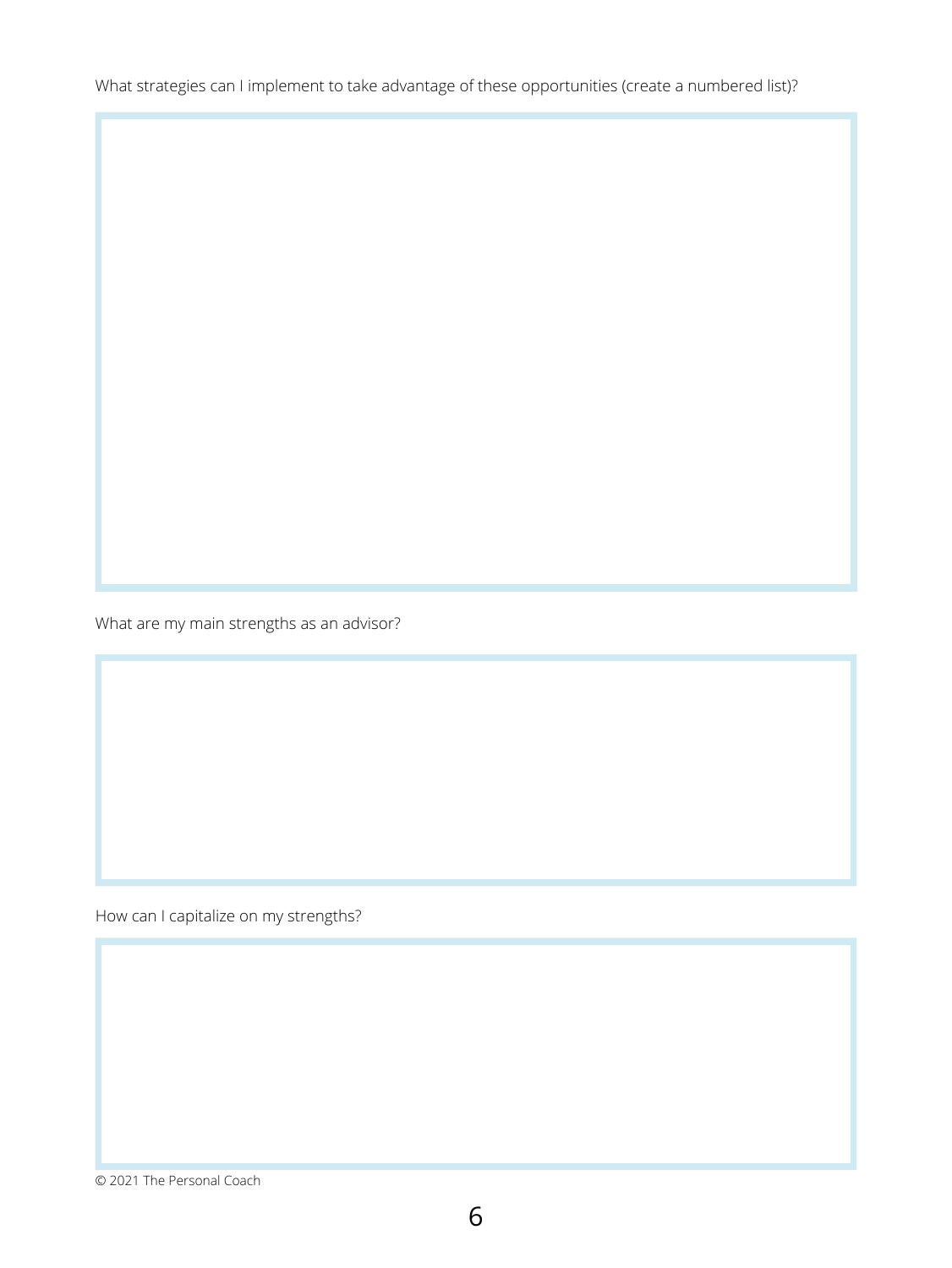What market would I like to specialize in?

What core products and services will I offer?

7

© 2021 The Personal Coach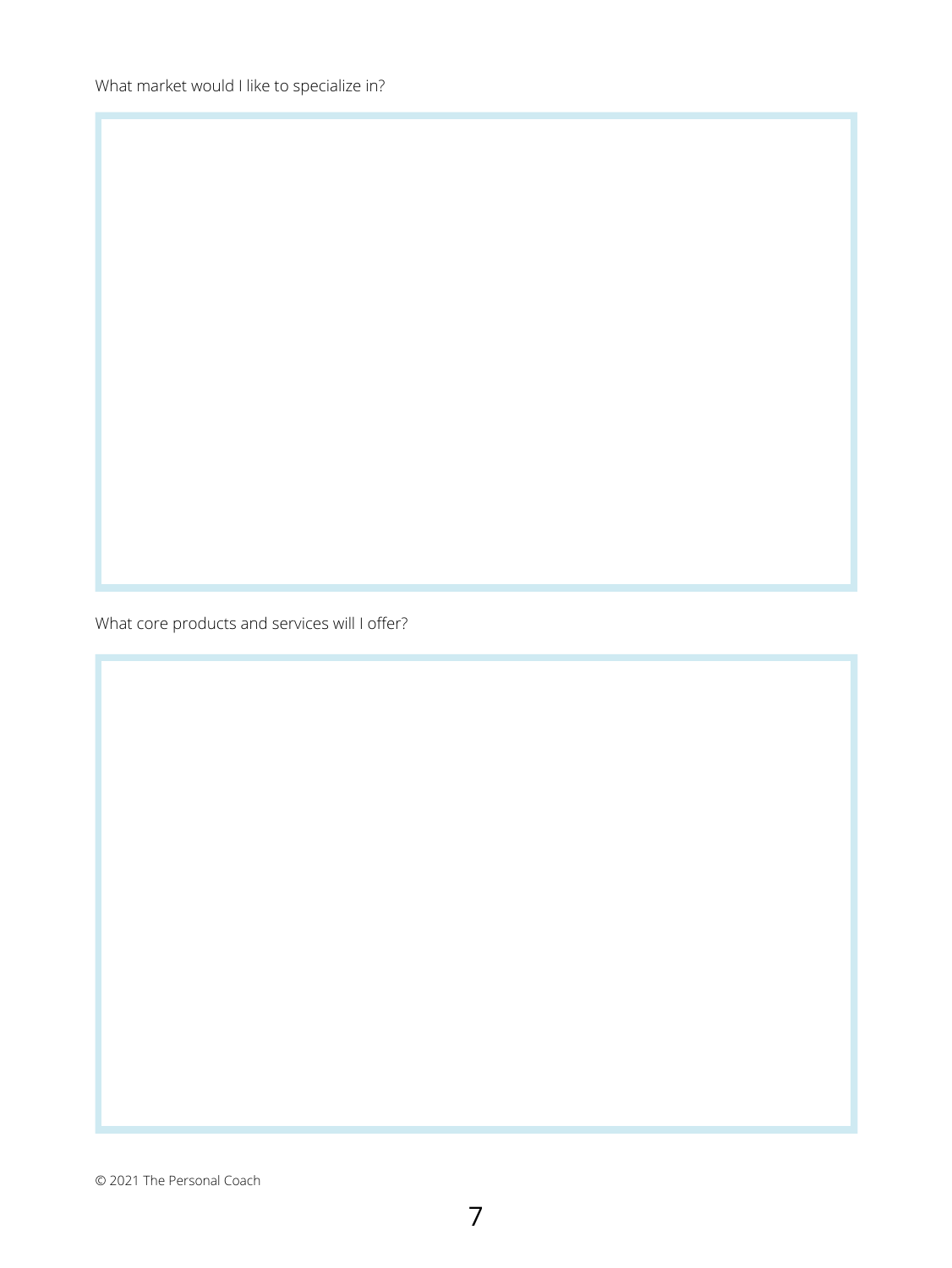- $\bullet$  Increase the number of ideal clients from 12 per year to 15 per year.
- Give 6 presentations by the end of the year.
- Meet 3 centres of influence (COI) per month.

#### **Goal Setting**

It is important to have written, measurable objectives to aim for. A good guideline to check if they are measurable is to see if they are quantifiable – could they be represented on a graph or chart? Remember, the most effective goals are SMART – Specific, Measurable, Achievable, Realistic and Time-Based.

#### Examples:

#### **Business Goals**

Complete the following tables, as applicable, for your business goals for next year and current year results.

© 2021 The Personal Coach

|                                           | Last Year | This Year |
|-------------------------------------------|-----------|-----------|
| Recurring income<br>(Renewals & Trailers) |           |           |
| Cross selling to current clients          |           |           |
| New client revenue                        |           |           |
| <b>Total</b>                              |           |           |

| Investment business        |  |  |
|----------------------------|--|--|
| Insurance Revenue          |  |  |
| <b>Group Business</b>      |  |  |
| Total                      |  |  |
|                            |  |  |
| Number of new clients      |  |  |
| Number of life cases/sales |  |  |
| Appointments per week      |  |  |
| Assets under management    |  |  |